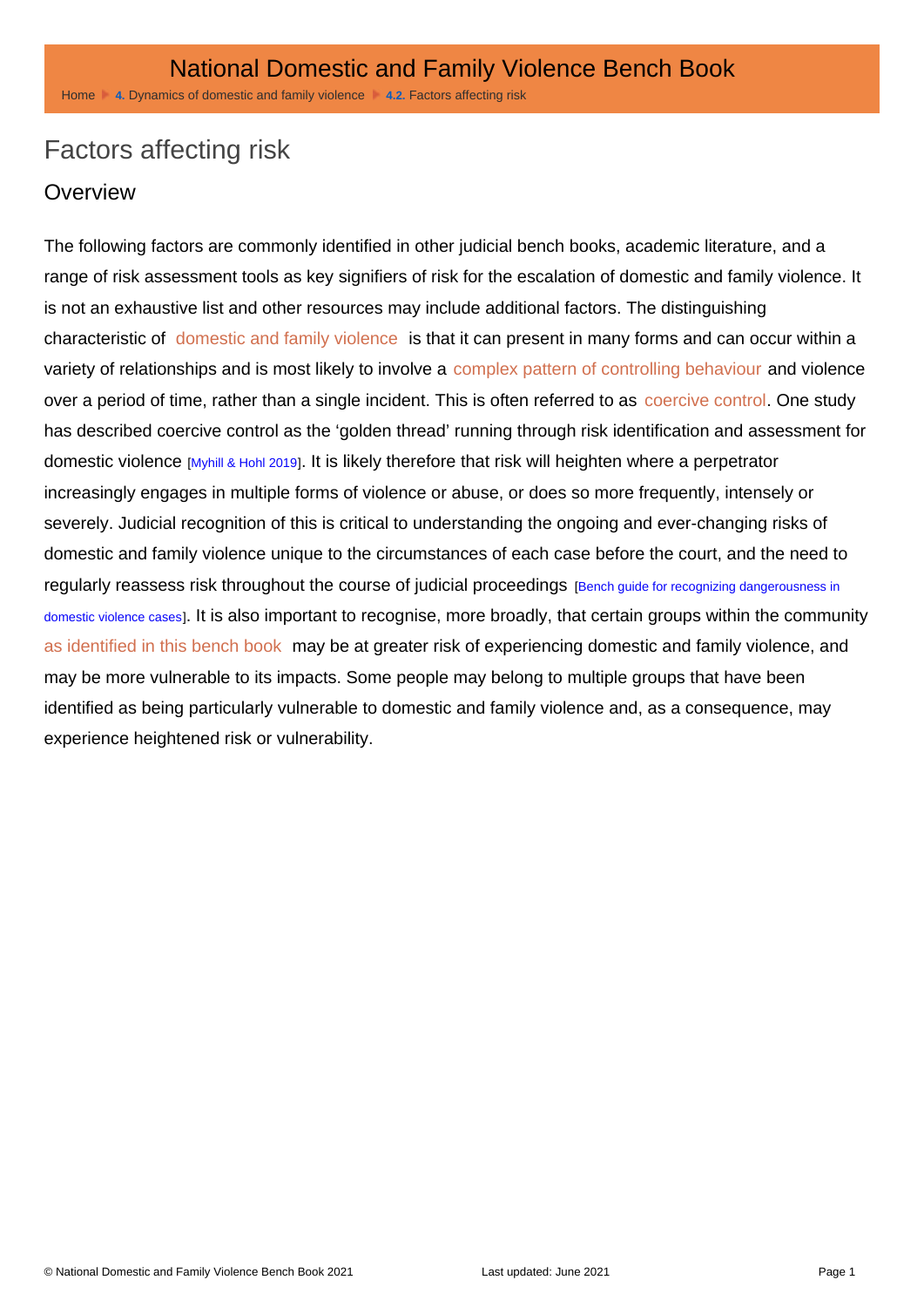# Past domestic and family violence

The risk of life-threatening injury or death is reported to be higher where the past violence experienced by a victim occurred within the last year and included at least one incident where the perpetrator used or threatened to use a firearm or knife [Folkes et al 2012] or strangled or choked the victim [Glass et al 2008], or where the perpetrator made a death threat of any kind to the victim [Campbell et al 2003a], or where the frequency or severity of incidents of threatened or actual physical violence increased in the lead up to the life-threatening injury or death. Some victims however may never experience any form of actual or threatened physical violence and yet may still be at risk of death; in some reported cases, the homicide is the first incident. However, in many of these cases the homicide was preceded by [coercive and controlling behaviour](http://dfvbenchbook.aija.org.au/terminology/coercive-control) [NSW DV [Death Review 2020](http://dfvbenchbook.aija.org.au/dynamics-of-domestic-and-family-violence/factors-affecting-risk/kl?ref=1150#t-1150)]. In these cases, there may be other important signifiers of risk evident in the perpetrator's behaviour, such as: physical violence outside the intimate relationship; misuse of alcohol or drugs; intense jealousy towards the victim; or exercising a high level of prolonged control over the victim's daily activities and life [Block 2009]. Research demonstrates links between the experience of domestic and family violence and the development of mental health conditions in victims and this may place victims at risk of self-harm [and suicide](http://dfvbenchbook.aija.org.au/vulnerable-groups/people-with-mental-illness).

#### Non-fatal strangulation

US research [Training Institute of Strangulation Prevention] indicates that women who had experienced non-fatal strangulation by the perpetrator in the last year were twice as likely to be killed as women who had not [Block [2009\]](http://dfvbenchbook.aija.org.au/dynamics-of-domestic-and-family-violence/factors-affecting-risk/kl?ref=9900#t-9900). Other key studies in the US found that women who had experienced non-fatal strangulation were seven times more likely to be killed by their abusive partner [Douglas & Fitzgerald 2014]. These women were also six times more likely to be a victim of attempted murder by their abusive partner [Glass et al 2008]. Strangulation is sometimes referred to as garrotting or choking. Strangulation has been identified as one of the behaviours that often forms part of a pattern of behaviours underpinning [coercive control](http://dfvbenchbook.aija.org.au/terminology/coercive-control) [Thomas et al 2014]. A recent Western Australian study highlights the strong association between non-fatal strangulation and intimate partner sexual assault [Zilkins et al 2016].

#### Weapons and threats to kill

Limited Australian research in this area necessitates referencing Canadian and US sources. It is important to note that firearms are more prevalent and easier to obtain in the US than in Canada and Australia. A Canadian study found that where a firearm was present in the home, the risk of severe harm caused by weapons was heightened. This was the case even though the firearm was generally not used, and the harm was caused by another kind of weapon [Folkes et al 2012].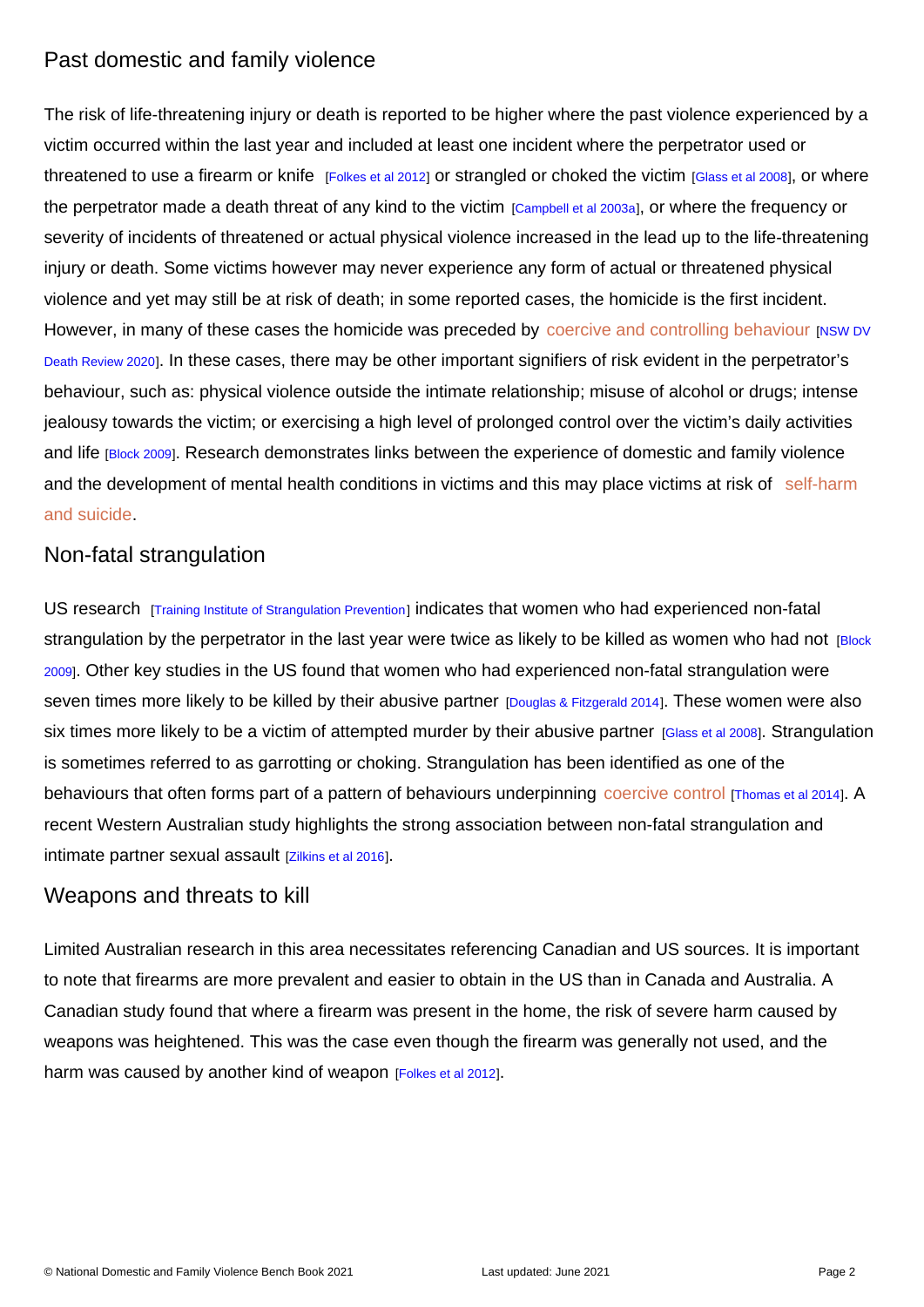American research [Campbell et al 2003a] indicates that the severity of abuse related harm is significantly heightened when weapons are involved. Studies found that women whose abusers used or threatened use of a weapon were 20 times more likely to be killed (with or without a weapon) than women whose abusers did not use or threaten weapon use. A Chicago study of women subjected to lethal and non-lethal harm found that 23 per cent of abuse incidents involving a firearm had a lethal outcome. In the same study, 35 per cent of incidents involving a knife had a lethal outcome **[Block 2009]**.

#### **Separation**

Victims, and their family and friends, may not always recognise domestic and family violence where there has been a prolonged history of [controlling behaviours](http://dfvbenchbook.aija.org.au/terminology/coercive-control) by the perpetrator and no acts of physical violence or harm. For some victims, leaving an intimate relationship will be the first time they identify an experience of domestic and family violence by their former partner, although research suggests that usually there are indications of [controlling behaviours](http://dfvbenchbook.aija.org.au/terminology/coercive-control) within the relationship prior to separation [Qld Coroner 2014]. Where violence has occurred during the relationship, it is common for perpetrators to continue or escalate the violence after separation in an attempt to gain or reassert control over the victim, or to punish the victim for leaving the relationship [Fleury et al 2000]. Where women leave an intimate relationship and first experience or continue to experience violence after separation, their former partner may experience an intense sense of loss of control and the violent response may be severe, life threatening or lethal *[McFarlane et al 2002]*. The Queensland Domestic and Family Violence Review and Advisory Board in its 2018-19 Annual Report noted a strong correlation between separation and homicide. Between 2006 and 2019 46.7 per cent of Queensland victims of intimate partner homicide were known to have separated (27.1 per cent) or intended (19.6) to separate from the perpetrator. [Queensland Government Domestic and Family Violence Death Review 2019 ] In the Victorian Systemic Review of Family Violence Deaths 1 January 2011 to 31 December 2015 42.1 per cent of the 38 family violence intimate partner homicide incidents in Victoria between 2011 and 2015 involved individuals who had separated, 23.7 per cent in the three months preceding their death and 15.8 per cent involved individuals with intention to separate or separation pending. [Vic Systemic Review 2020]

The NSW Domestic Violence Death Review Team Annual Report 2017-2019 recorded that in two-thirds of all intimate partner homicides where a female was killed by a former partner, the victim and perpetrator had separated within three months of the killing and where a female was killed by a current partner in 36 per cent of cases one or both parties had indicated an intent to end the relationship within three months of the killing, concluding that the period directly after separation may be high-risk for women in relationships involving domestic and family violence [NSW DV Death Review 2020]. The Australian Bureau of Statistics reported that in 2019 domestic and family violence-related homicide victims accounted for over a third of the total number, and females accounted for almost two-thirds of all victims [ABS FDV-related offences 2020].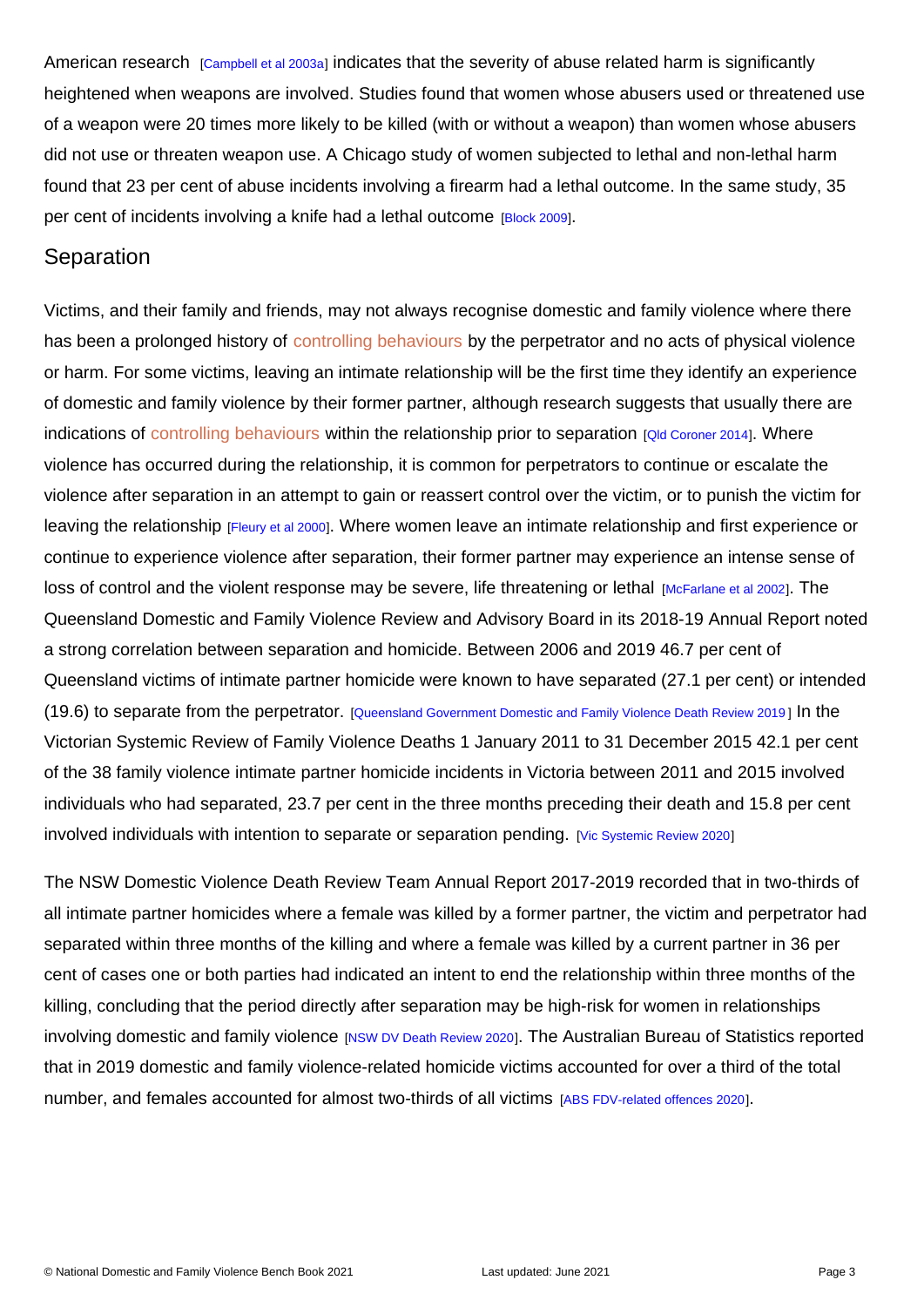Importantly, in the context of separating parents, there is also an increased risk of harm to children's psychological and physical wellbeing due to exposure to domestic violence, history of maltreatment, parental stress, social isolation of the family, and inadequate resources and support [Jaffe et al 2014].

#### Pregnancy of victim

The NSW Legislative Council Standing Committee on Social Issues found that [pregnant women](http://dfvbenchbook.aija.org.au/vulnerable-groups/pregnant-people) are 230 per cent more likely than non-pregnant women to experience domestic and family violence [NSW Social Issues] [Report 2012\]](http://dfvbenchbook.aija.org.au/dynamics-of-domestic-and-family-violence/factors-affecting-risk/kl?ref=1000#t-1000). 47.5 per cent of the respondents in the 2016 Australian Bureau of Statistics Personal Safety Survey had experienced violence by a former partner while pregnant. For 24.1 per cent of these respondents, pregnancy was the first time they had experienced violence. Of the respondents who had experienced violence by a current partner, 18.per cent experienced the violence during pregnancy, 5.2 per cent for the first time. [ABS PSS 2016]

#### Misuse of alcohol or drugs by perpetrator [\[Graham et al 2011](http://dfvbenchbook.aija.org.au/dynamics-of-domestic-and-family-violence/factors-affecting-risk/kl?ref=10500#t-10500)]

A 2014 Australian Parliamentary Library overview of domestic, family and sexual violence noted that an analysis of the Australian component of the International Violence against Women Survey conducted in 2002-03 found that one of the strongest risk factors for intimate partner physical violence was behavioural, with the involvement of [alcohol and drug](http://dfvbenchbook.aija.org.au/vulnerable-groups/people-affected-by-substance-misuse) misuse often leading to higher levels of aggression by perpetrators and more serious injury as a consequence. The research noted that 'abusive males with alcohol or drug problems inflict violence against their partners more frequently, are more apt to inflict serious injuries, are more likely to be sexually assaultive and are more likely to be violent outside the home than abusers without a history of substance abuse' [Phillips & Vandenbroek 2014]. The Victorian Systemic Review of Family Violence Deaths 1 January 2011 to 31 December 2015 found that 35.3 per cent of family violence homicide offenders misused substances at the time of the fatal incident. [Vic Systemic Review 2020] The Queensland Domestic and Family Violence Review and Advisory Board in its 2018-19 Annual Report reported evidence of harmful substance abuse by 47.8 per cent of family and domestic violence homicide offenders between 2006 and 2018. [Queensland Government Domestic and Family Violence Death Review 2019 ] Alcohol misuse by the perpetrator was reported as a factor in 41 per cent of all domestic and family violence incidents in New South Wales in 2010 [Grech & Burgess 2011], and in 44 per cent (87 per cent for Aboriginal and Torres Strait Islander people) of domestic and family violence related homicides Australia-wide between 2000 and 2006 [Dearden & Payne 2009]. The accessibility of alcohol also has a relationship to the risk of violence. Australian research indicates that rates of violence are heightened in areas where takeaway alcohol is available for purchase [Livingston 2010].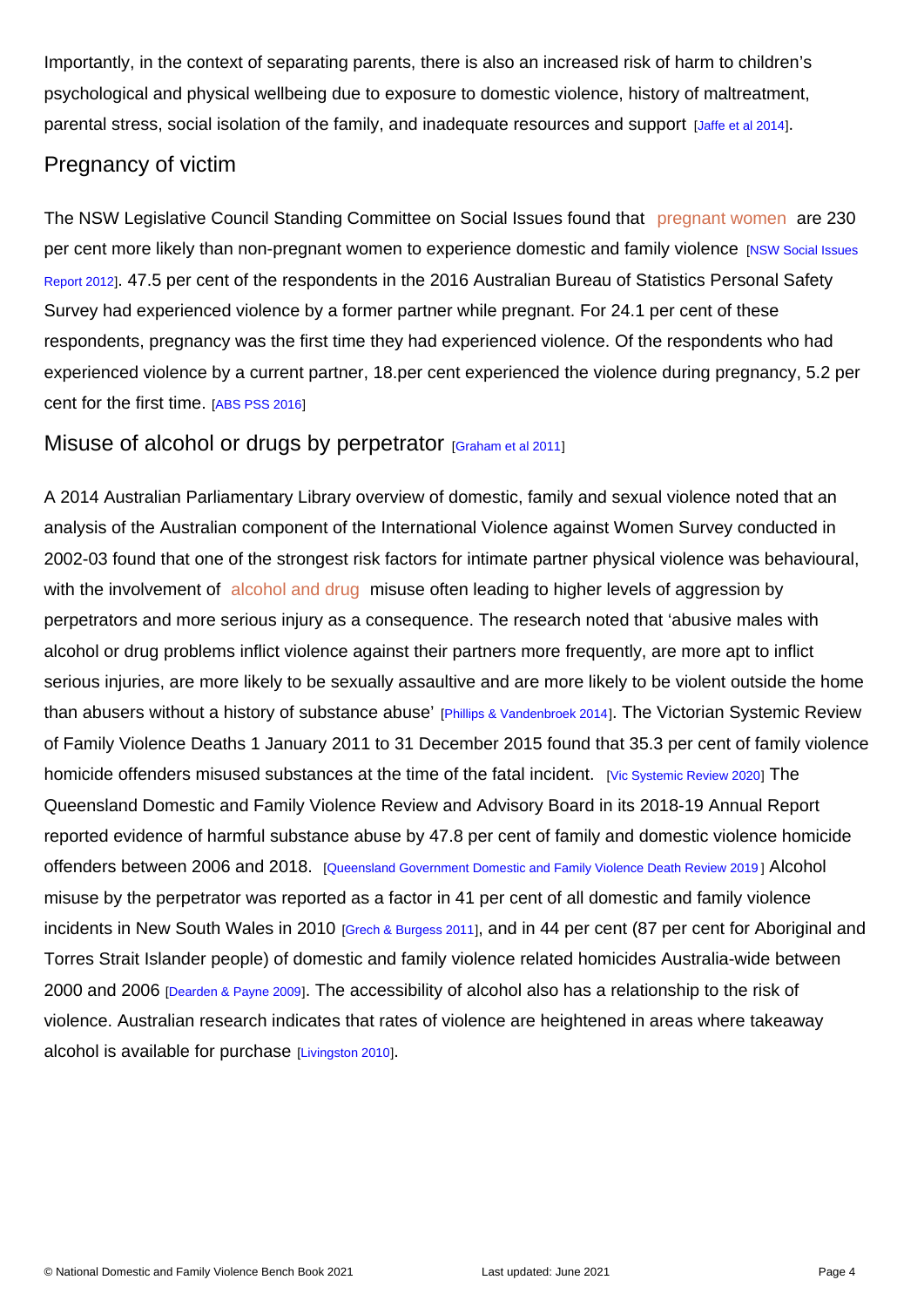# **Stalking**

In assessing the relative significance of risk factors for predicting lethal or near lethal harm to victims of domestic and family violence, a large sample size study across ten US cities revealed that significantly more of the women killed or nearly killed than those who were not had histories of [stalking](http://dfvbenchbook.aija.org.au/understanding-domestic-and-family-violence/following-harassing-and-monitoring) in their abusive relationships. The same study indicated that being "followed or spied on" by the abuser in the 12 months before the lethal or near lethal incident resulted in a nearly 2.5-fold risk [McFarlane et al 2002]. A later study showed that psychological abuse and stalking contributed uniquely to the prediction of severe injuries [1] [Mechanic et al 2008](http://dfvbenchbook.aija.org.au/dynamics-of-domestic-and-family-violence/factors-affecting-risk/kl?ref=10800#t-10800)]. The Queensland Domestic and Family Violence Review and Advisory Board in its 2018-19 Annual Report reported evidence of stalking by 12.8 per cent of family and domestic violence homicide offenders between 2006 and 2018. [Queensland Government Domestic and Family Violence Death Review 2019 ]

# Controlling, jealous, obsessive behaviours by the perpetrator

Findings from the Queensland State Coroner's Office suggest a correlation between a perpetrator's controlling, jealous or obsessive behaviours towards the victim and violence causing lethal harm to the victim. Where a woman was killed by her male intimate partner, the Coroner found controlling and related behaviours by the perpetrator in 36 per cent of cases. For the same offence in the same period, the Coroner found that the perpetrator had displayed jealous or obsessive behaviour in 30 per cent of cases. The perpetrator may have been 'intensely preoccupied' with the victim or 'continuously suspected or accused' the victim of infidelity [Qld Coroner 2014]. Subsequently the Queensland Domestic and Family Violence Review and Advisory Board in its 2018-19 Annual Report reported evidence of controlling behaviours by 39.4 per cent and obsessive and/or jealous behaviours by 37.8 per cent of family and domestic violence homicide offenders between 2006 and 2018. [Queensland Government Domestic and Family Violence [Death Review 2019](http://dfvbenchbook.aija.org.au/dynamics-of-domestic-and-family-violence/factors-affecting-risk/kl?ref=550#t-550)] The Victorian Systemic Review of Family Violence Deaths 1 January 2011 to 31 December 2015 found that 78.9 per cent of domestic and family violence homicide victims were identified as having a prior history of domestic and family violence victimisation at the hands of the homicide perpetrator. [Vic [Systemic Review 2020\]](http://dfvbenchbook.aija.org.au/dynamics-of-domestic-and-family-violence/factors-affecting-risk/kl?ref=1550#t-1550)

The controlling behaviours referred to in the previous paragraph (sometimes referred to as [coercive control](http://dfvbenchbook.aija.org.au/terminology/coercive-control)) may involve the perpetrator spatially confining or restraining the victim; asserting exclusive possession over the victim; monopolising the victim's skills and resources; restricting the victim's access to finances and employment; or preventing the victim from keeping in touch with social networks, escaping the abusive relationship, or seeking help and support [Bagshaw et al 2000]. The effect may be to physically and socially isolate the victim, and, over time, undermine the victim's sense of identity, independence and self worth, and place them at greater risk of further domestic and family violence.